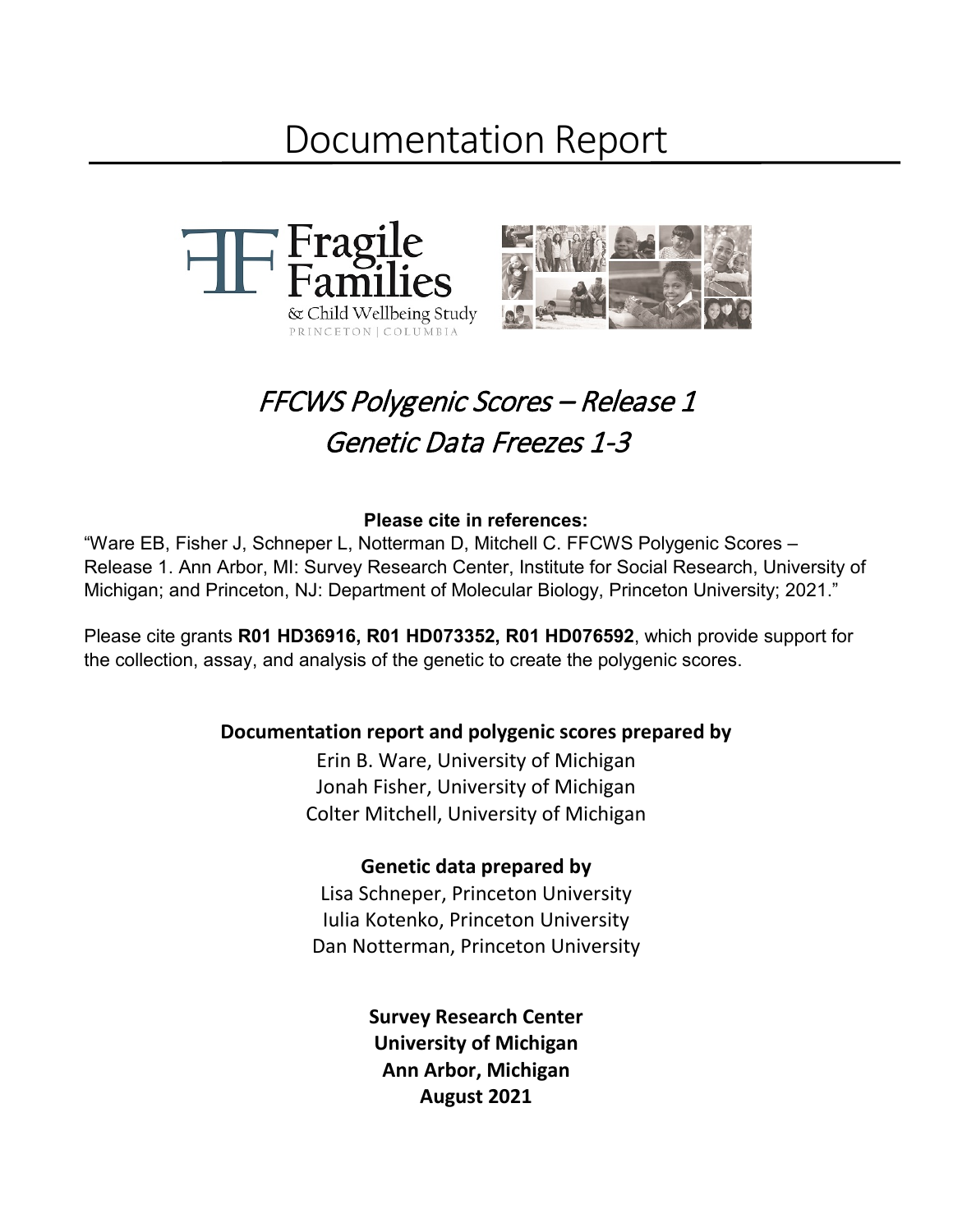# Contents

| L.  |              |                                                                                                      |  |
|-----|--------------|------------------------------------------------------------------------------------------------------|--|
|     | Α.           |                                                                                                      |  |
|     | <b>B.</b>    |                                                                                                      |  |
|     | $\mathsf{C}$ |                                                                                                      |  |
|     | D.           |                                                                                                      |  |
|     | E.           |                                                                                                      |  |
|     | F.           |                                                                                                      |  |
| II. |              |                                                                                                      |  |
|     | Α.           |                                                                                                      |  |
|     | <b>B.</b>    |                                                                                                      |  |
|     | $\mathsf{C}$ |                                                                                                      |  |
|     | D.           |                                                                                                      |  |
| Ш.  |              |                                                                                                      |  |
|     | Α.           |                                                                                                      |  |
|     | <b>B.</b>    |                                                                                                      |  |
|     | $\mathsf{C}$ |                                                                                                      |  |
|     | D.           |                                                                                                      |  |
|     | Ε.           |                                                                                                      |  |
|     | F.           | Lipid traits (High-density Lipoprotein (HDL), Low-density Lipoprotein (LDL), Total cholesterol (TC), |  |
|     |              |                                                                                                      |  |
|     | G.           | Blood pressure (Diastolic blood pressure (DBP) and Systolic Blood Pressure (SBP) 18                  |  |
|     |              |                                                                                                      |  |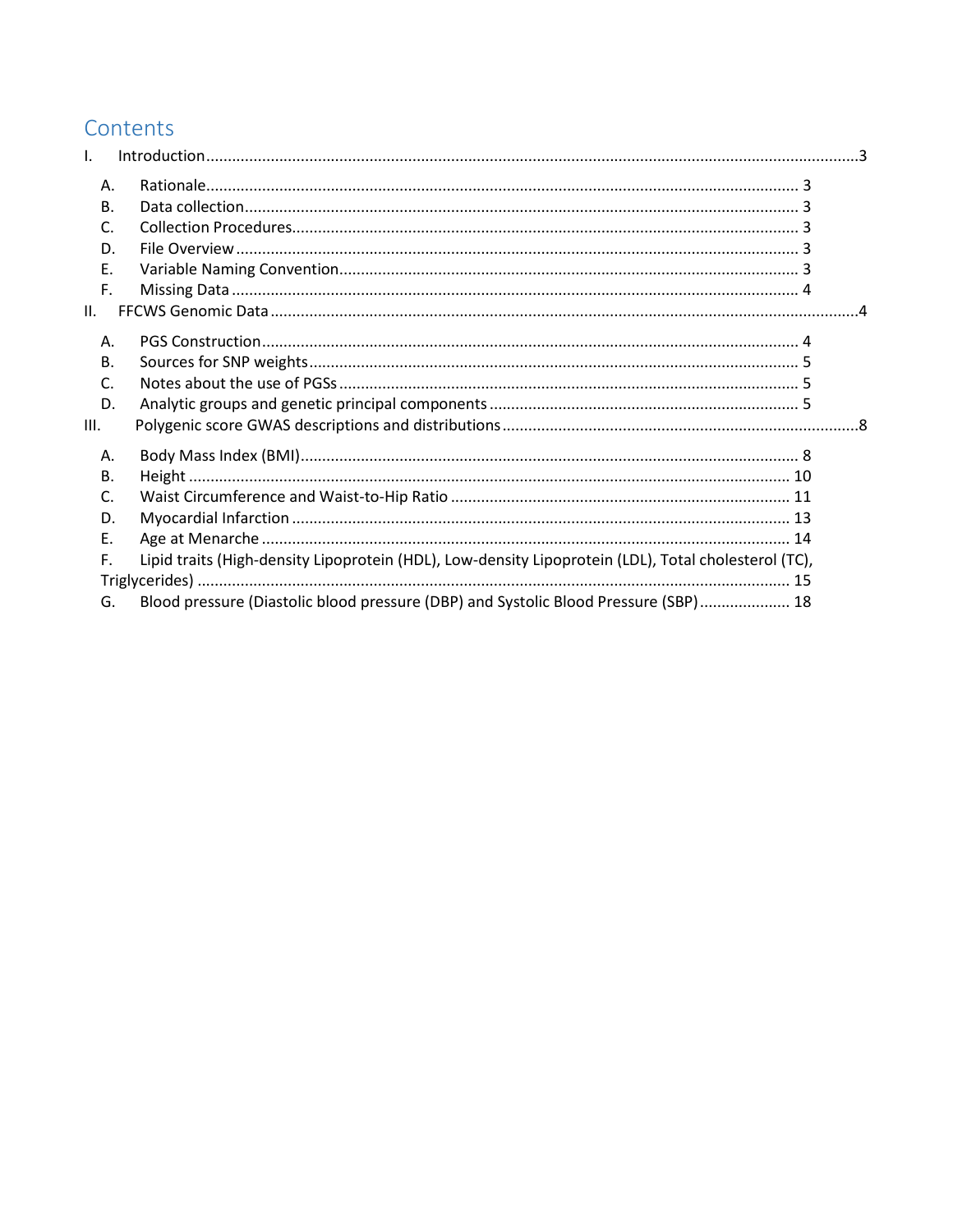## <span id="page-2-0"></span>I. Introduction

This guide describes the construction of polygenic scores (PGSs) for a variety of phenotypes for FFCWS respondents who provided salivary DNA at age 9 (collected and genotyped 2007-2010). The mothers of these children are also being genotyped, but the current data only contain the children. These scores serve as an attempt to harmonize research across studies. PGSs for each phenotype are based on a single, replicated genome-wide association study (GWAS). These scores will be updated as sufficiently large GWAS are published for new phenotypes or as meta-analyses for existing phenotypes are updated. This document describes the general method of construction with details on each phenotype included as appendices.

## A. Rationale

<span id="page-2-1"></span>Complex health outcomes or behaviors of interest to the research community are often highly polygenic, or reflect the aggregate effect of many different genes so the use of single genetic variants or candidate genes may not capture the dynamic nature of more complex phenotypes. A PGS aggregates thousands to millions of individual loci across the human genome and weights them by effect sizes derived from a GWAS as an estimate of the strength of their association to produce a single quantitative measure of genetic risk and to increase power in genetic analyses.

## B. Data collection

<span id="page-2-2"></span>For the Ages 9 and 15 follow-ups, FFCWS obtained genetic samples from the participants. In addition to the core mother and father surveys, the Age 9 follow-up included child surveys, teacher surveys, home assessments, interviewer observations, primary caregiver surveys, as well as DNA samples from both the children and their mothers. For more information on Core data collection, see the [Year 9 User Guide.](https://fragilefamilies.princeton.edu/sites/fragilefamilies/files/year_9_guide_0.pdf) The Age 15 follow-up included primary caregiver surveys, in home assessments (for a subset of families), child surveys, and DNA samples. For more information, see the [Year 15 User Guide.](https://fragilefamilies.princeton.edu/sites/fragilefamilies/files/year_15_guide.pdf)

## C. Saliva Collection Procedures

<span id="page-2-3"></span>Respondents were instructed to rinse out their mouth 30 minutes prior to providing saliva. Respondents were then instructed to spit into the saliva container until they filled it up to a line indicating 2 ml volume. Saliva was collected using the Oragene DNA Self-Collection Kit. DNA was extracted using the Oragene® Laboratory Protocol Manual Purification of DNA.

## <span id="page-2-4"></span>II. File Layout

The file contains observations for all 4,898 births in the FFCWS study. PGS data are available for 3,074 focal children. The remaining cases lack PGS data for one of two reasons: (1) the participant did not provide a saliva sample (coded as -9 No DNA sample/Not in wave), or (2) although a saliva sample was provided a PGS was not constructed because the ancestry group was too small (see section III.D) or the sample failed quality control (coded as -3 missing due to technical issues).

## A. Variable Naming Convention

<span id="page-2-5"></span>The PGS data file follows the standard FFCWS variable naming convention. All variables other than *idnum* begin with "g" because they are from our genetic and epigenetic data. Because most of the DNA comes from the age 9 (wave 5) child data collection, the variable is labeled gk5. The next letters indicate if the variable is a polygenic score (pg; see section IIA), a principal component (pc; see section III.D), or an indicator of it is part of the more or less admixed sample (admix; see section III.D). For polygenic scores (i.e. gk5pg ) the next three letters will indicate which polygenic score. For PC measures (i.e. gk5pc\_) the number indicates what principal component it is (see section III.D). The last letter for all variables (a, e, or h) indicates which ancestry the group is included in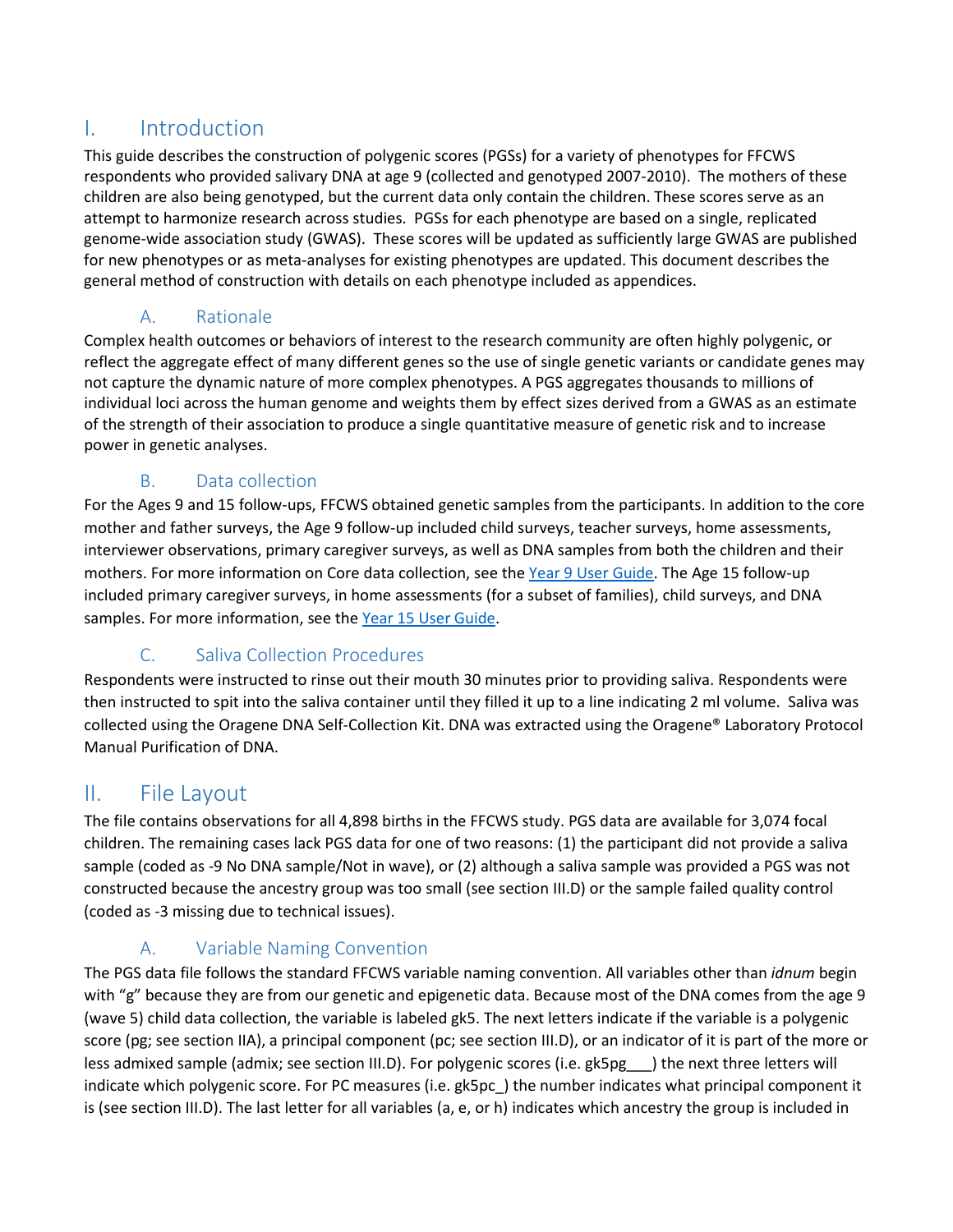that variable (see section III C and D): a- predominantly African analytic group, e- predominantly European analytic group, h- predominantly Hispanic analytic group.

## B. Missing Values

<span id="page-3-0"></span>Three missing data codes are used in these data and follow general FFCWS codes:

- -9 Not in Wave (i.e. did not provide saliva at Age 9)
- -7 Not Applicable—because PGS and PC data are generated separately by analytic ancestry groups, participants with PGS data who are not in that analytic group are coded as "Not applicable" for that specific measure. As described in more detail below, different variables were created for each analytic group because comparing mean differences in the PGS by analytic ancestry group is scientifically invalid.
- -3 Missing due to technical issues (i.e. PGS data were not generated despite have a DNA sample either due to having too small an ancestry group or sample failed genomic data quality control).

## <span id="page-3-1"></span>III. FFCWS Genomic Data

Specimen processing was conducted at the Notterman laboratory at Princeton University from 2015-2019 (R01 HD36916, R01 HD 073352, R01HD 076592). Genotype data on FFCWS participants was obtained using the Illumina PsychChip v1-1. Individuals with missing call rates >2%, SNPs with missing call rates >2%, and chromosomal anomalies were removed. 3,074 individuals and 273,800 SNPs passed filters and QC.

## A. PGS Construction

<span id="page-3-2"></span>While conceptually simple, there are numerous ways to estimate PGSs, not all achieving the same end goals. We systematically investigated the impact of four key decisions in the building of PGSs from published genome-wide association meta-analysis results: 1) whether to use single nucleotide polymorphisms (SNPs) assessed by imputation, 2) criteria for selecting which SNPs to include in the score, 3) whether to account for linkage disequilibrium (LD), and 4) if accounting for LD, which type of method best captures the correlation structure among SNPs (i.e. clumping vs. pruning). Using a population-representative study [Health and Retirement Study (HRS)] we examined the predictive ability as well as the variability and co-variability in PGSs arising from these different estimation approaches.<sup>[1](#page-3-3)</sup> The method we choose for PGS construction is referred to as "P+T," or pruning and thresholding.

Overall, results from these analyses concluded that including all available SNPs in a PGS (i.e. not accounting for any LD or p-value thresholding) either demonstrated the largest predictive power (incremental  $R^2$ ) of the score or produced a score that did not differ significantly from scores with similar predictive power that employed some degree of LD trimming or p-value thresholding. Thus, we have chosen to provide scores that include all available SNPs in the PGS that overlap between the GWAS meta-analysis and the FFCWS genetic data.

Weighted sums were chosen to calculate the PGSs. Weights were defined by the odds ratio or beta estimate from the GWAS meta-analysis files corresponding to the phenotype of interest. Polygenic scores are additive in nature. PGSs are calculated using the following formula:

l

<span id="page-3-3"></span> $1$  For additional information on this analysis, see:

Ware EB, Schmitz LL, Faul JD, Gard AM, Smith JA, Mitchell CM, Weir DR, Kardia SLR. (2017) *Method of Construction Affects Polygenic Score Prediction of Common Human Traits*. BiorXiv. 2017 doi: https://doi.org/10.1101/106062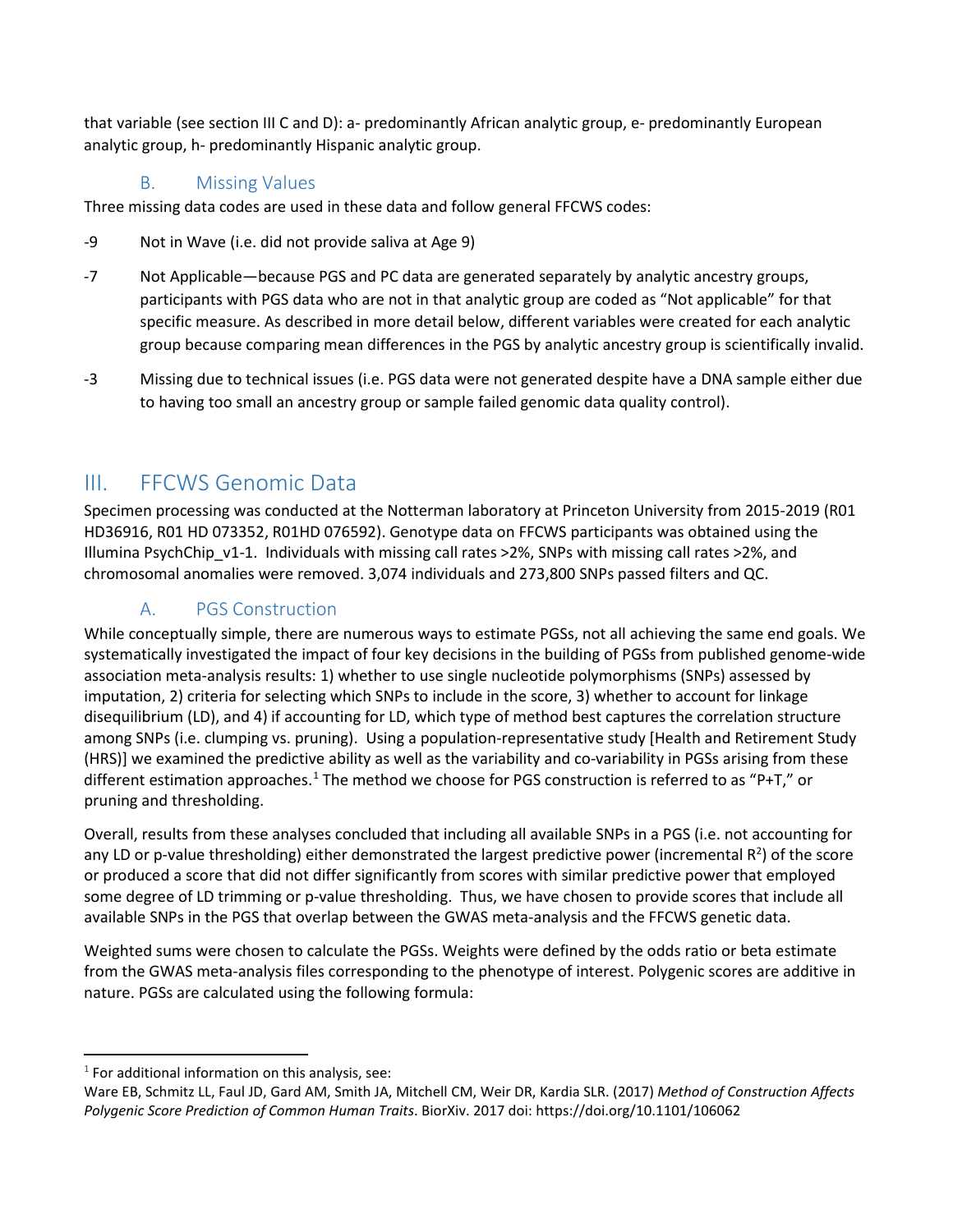$$
PGS_i = \sum_{j=1}^{J} W_j G_{ij}
$$

where *i* is individual *i* (i=1 to N), *j* is SNP *j* (j=1 to J), *W* is the meta-analysis effect size for SNP *j* and *G* is the genotype, or the number of reference alleles (zero, one, or two), for individual *i* at SNP *j*. Due to the long-range linkage disequilibrium in this region, making linkage equilibrium difficult to obtain, the MHC region on chromosome 6 (26-33Mb) was omitted from all PGSs. Missing data was imputed within ancestry using the expected genotype given the allele frequency. Scores were similar when not employing the missing data imputation default. PGSs were calculated using PRSIce-2 polygenic score calculation program. [2](#page-4-3)

## B. Sources for SNP weights

<span id="page-4-0"></span>To incorporate externally valid SNP weights from replicated GWAS, we performed a search of the literature to identify large GWAS meta-analysis studies related to the selected phenotype. SNP weights were downloaded from consortium webpages, requested from consortium authors, obtained from dbGap, or taken from published supplemental material. All base SNP files from GWAS meta-analyses were converted to NCBI build 37 annotation for compatibility with FFCWS SNP data.

## C. Notes about the use of PGSs

 $\overline{a}$ 

<span id="page-4-1"></span>We release polygenic scores for a European analytic group, a more admixed African analytic group and a less admixed African analytic group, and a more admixed Hispanic analytic group and a less admixed Hispanic analytic group, separately. **However, it should be noted that the majority of GWAS used to inform the SNP weights come from GWAS on European ancestry groups and, as a result, PGSs for other ancestry groups may not have the same predictive capacity (Martin et al. 2017; Ware et al. 2017).** We are currently evaluating other methods of constructing trans-ethnic polygenic scores that better account for population stratification and admixture.

#### D. Analytic groups and genetic principal components

<span id="page-4-2"></span>**Global genetic principal component** (PC) analysis was performed to identify population group outliers and to provide sample eigenvectors as covariates in the statistical model used for association testing to adjust for possible population stratification. SNPs used for PC analysis were selected by linkage disequilibrium (LD) pruning from an initial pool consisting of all autosomal SNPs with a missing call rate < 2% and minor allele frequency (MAF) > 5%, and excluding any SNPs with a discordance between HapMap controls genotyped along with the study samples and those in the external HapMap data set. In addition, we excluded the HLA, 8p23, and 17q21.31 regions from the initial pool. We identified analytic genetic groups in FFCWS through PC analysis on genomewide SNPs calculated across all participants using the aforementioned filtering criteria. We are currently evaluating methods to create analytic groups for admixed populations. It is possible that future releases of polygenic scores for the FFCWS will include different analytic groups.

<span id="page-4-3"></span> $2$  Choi, S.W., Mak, T.S. & O'Reilly, P.F. Tutorial: a guide to performing polygenic risk score analyses. Nat Protoc (2020). https://doi.org/10.1038/s41596-020-0353-1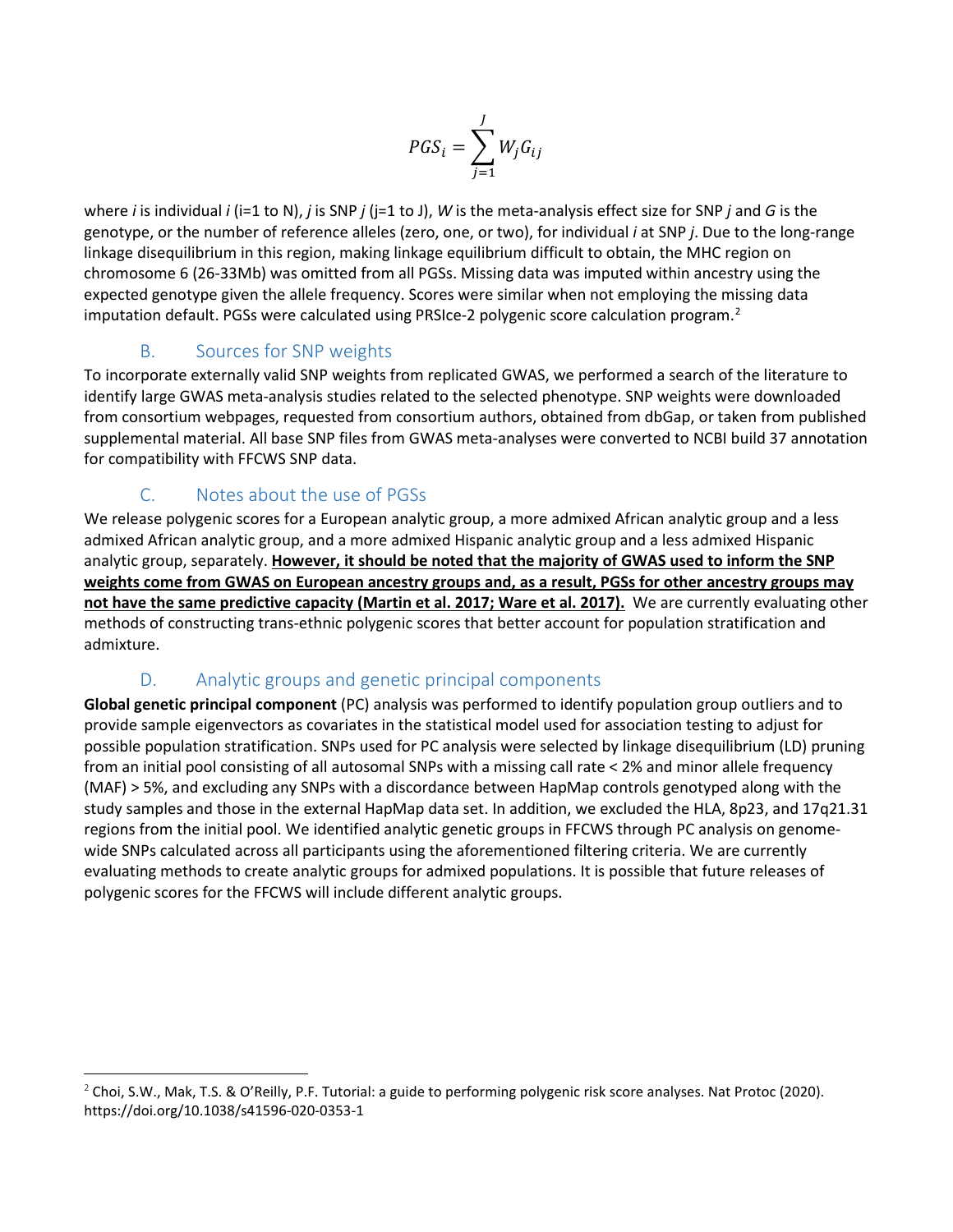

Principal component plot of global principal component 1 (PC1) and principal component 2 (PC2). Individuals are colored by European analytic group (boxed and red), African analytic group (boxed less admixed dark purple; more admixed dark purple plus light purple), and Hispanic analytic group (boxed less admixed dark green; more admixed dark green plus light green). This plot has been rotated to show the European ancestry in the bottom left corner of the plot.

**European analytic sample (n=475)**: The European analytic sample includes all participants who had PC loadings of PC1 > 0.018 and PC2 > -0.0075 from the global PC analysis of *all* unrelated study subjects. This area is consistent with 1000G EUR super population clusters. It is important to note that this group may contain individuals who self-identify as a race/ethnicity other than "White". Also, although there is an admixed indicator variable **gk5admixe**, there are no participants within the European analytic group classified as coming from a more admixed population.

**African analytic sample – less admixed (n=1528; gk5admixa=0)**: The less admixed African analytic sample includes all participants who had PC loadings of P1 < -0.005 and PC2 > 0.007+0.75(PC1) from the global PC analysis of *all* unrelated study subjects. We have flagged this group in the data for those wishing to do analyses or sensitivity analyses on a more genetically clustered group. This area is consistent with 1000G AFR super population clusters. It is important to note that this group may contain individuals who self-identify as a race/ethnicity other than "Non-Hispanic Black". A more **Admixed African analytic sample (n=1640; gk5admixa=0 or 1)** has been defined in the data for those wishing to do analyses with a more admixed sample of African ancestry.

**Hispanic analytic sample – less admixed (n=640; gk5admixh=0):** The less admixed Hispanic analytic sample includes all participants who had PC loadings of PC1 > 0.018 and -0.055 < PC2 < 0.025 from the global PC analysis of *all* unrelated study subjects. We have flagged this group in the data for those wishing to do analyses or sensitivity analyses on a more genetically clustered group. Because Hispanic genetic ancestry is incredibly diverse, this area is consistent with only some of the 1000G AMR super population clusters (specifically CLM-Medellin, Colombia, PEL-Lima, Peru). It is important to note that this group may contain individuals who self-identify as a race/ethnicity other than "Hispanic". A more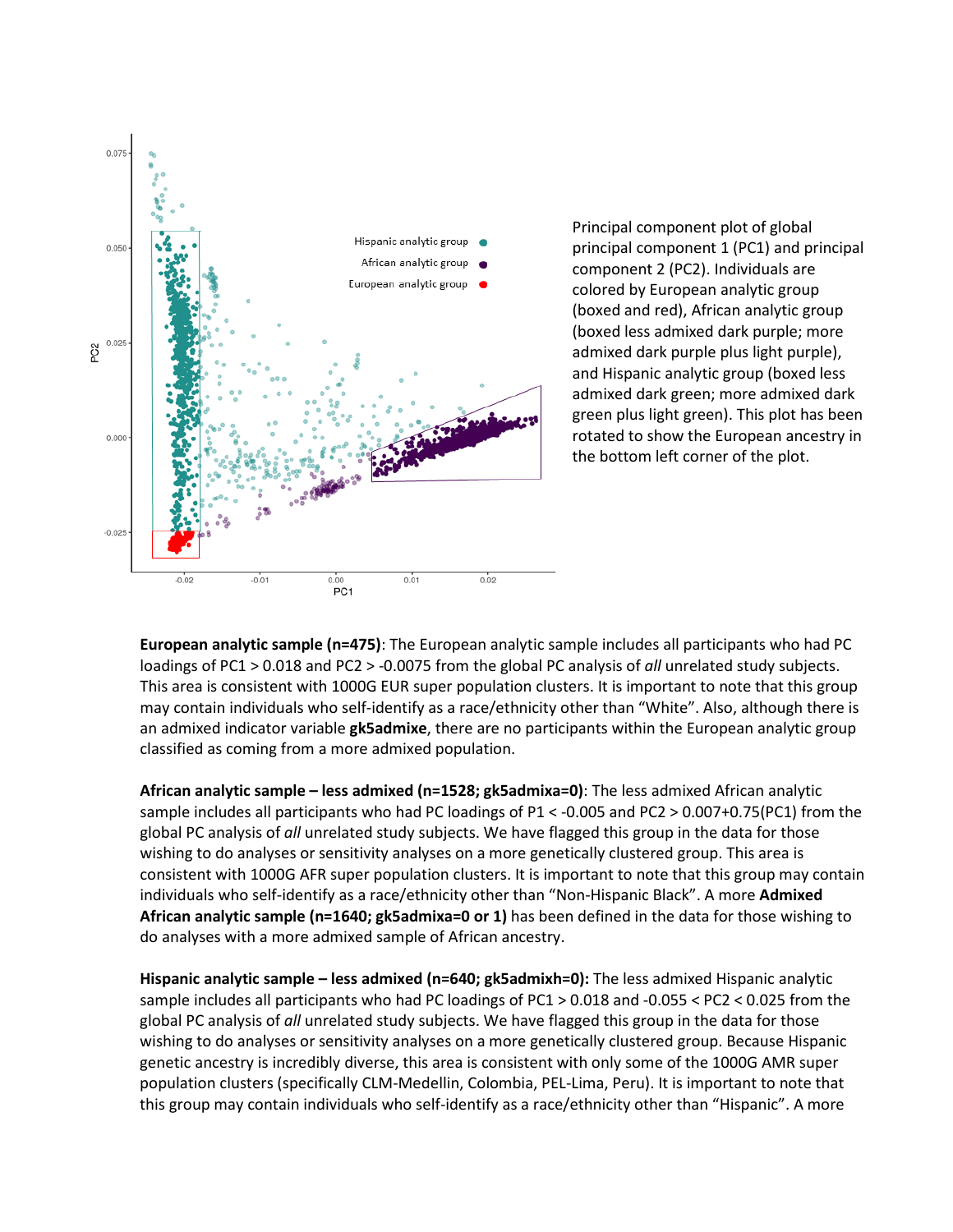**Admixed Hispanic analytic sample (n=959; gk5admixh=0 or 1)** has been defined in the data for those wishing to do analyses or sensitivity analyses on a more admixed sample of Hispanic ancestry.

**Local "within-analytic-group" genetic principal components**: Once analytic samples were identified (European, n=475; Admixed African, n=1640; Admixed Hispanic, n=959), PCA was run again within each sample to create sample eigenvectors for covariates in the statistical model used for association testing to adjust for possible population stratification, within-analytic group. We refer to these as "within-analytic-group PCs".

Within-analytic-group PCs 1-20 (**gk5pc1e-gk5pc20e, gk5pc1a-gk5pc20a, gk5pc1h-gk5pc20h**) are included for each analytic group. The PCs control for any genetic aspects of common ancestry that may spuriously correlate with the polygenic score and the outcome of interest (Price et al., 2006). **We highly recommend that users perform analyses separately by ancestral group. We recommend the following number of PCs for each analytic group, but at the very least recommend adjusting for PCs 1-5**:

| Analytic group          | Sample size | <b>Number of PCs</b><br>recommended in analyses |
|-------------------------|-------------|-------------------------------------------------|
| European                | 475         | 10                                              |
| More admixed African*   | 1640        |                                                 |
| Less admixed African    | 1528        |                                                 |
| More admixed Hispanic** | 959         | 10                                              |
| Less admixed Hispanic   | 640         |                                                 |

\*The less admixed African analytic group is included in the more admixed African analytic group; \*\*The less admixed Hispanic analytic group is included in the more admixed Hispanic analytic group

#### **References**

- Choi, S.W., Mak, T.S. & O'Reilly, P.F. Tutorial: a guide to performing polygenic risk score analyses. Nat Protoc (2020). https://doi.org/10.1038/s41596-020-0353-1Euesden J, Lewis CM, & O'Reilly PF (2015) PRSice: Polygenic Risk Score software. *Bioinformatics* 31(9):1466-1468.
- Martin, A. R., Gignoux, C. R., Walters, R. K., Wojcik, G. L., Neale, B. M., Gravel, S., ... & Kenny, E. E. (2017). Human demographic history impacts genetic risk prediction across diverse populations. *The American Journal of Human Genetics*, *100*(4), 635-649.
- Price, A. L., Patterson, N. J., Plenge, R. M., Weinblatt, M. E., Shadick, N. A., & Reich, D. (2006). Principal components analysis corrects for stratification in genome-wide association studies. *Nature genetics, 38*(8), 904-909.
- Purcell, S., Neale, B., Todd-Brown, K., Thomas, L., Ferreira, M. A., Bender, D., . . . Daly, M. J. (2007). PLINK: a tool set for whole-genome association and population-based linkage analyses. *The American Journal of Human Genetics, 81*(3), 559-575. Ware EB, Schmitz LL, Faul JD, Gard AM, Smith JA, Mitchell CM, Weir DR, Kardia SLR. (2017) Method of Construction Affects Polygenic Score Prediction of Common Human Traits. BiorXiv. 2017 doi:<https://doi.org/10.1101/106062>
- Ware EB, Schmitz LL, Faul JD, Gard AM, Smith JA, Mitchell CM, Weir DR, Kardia SLR. (2017). Method of Construction Affects Polygenic Score Prediction of Common Human Traits. BiorXiv. 2017 doi: <https://doi.org/10.1101/106062>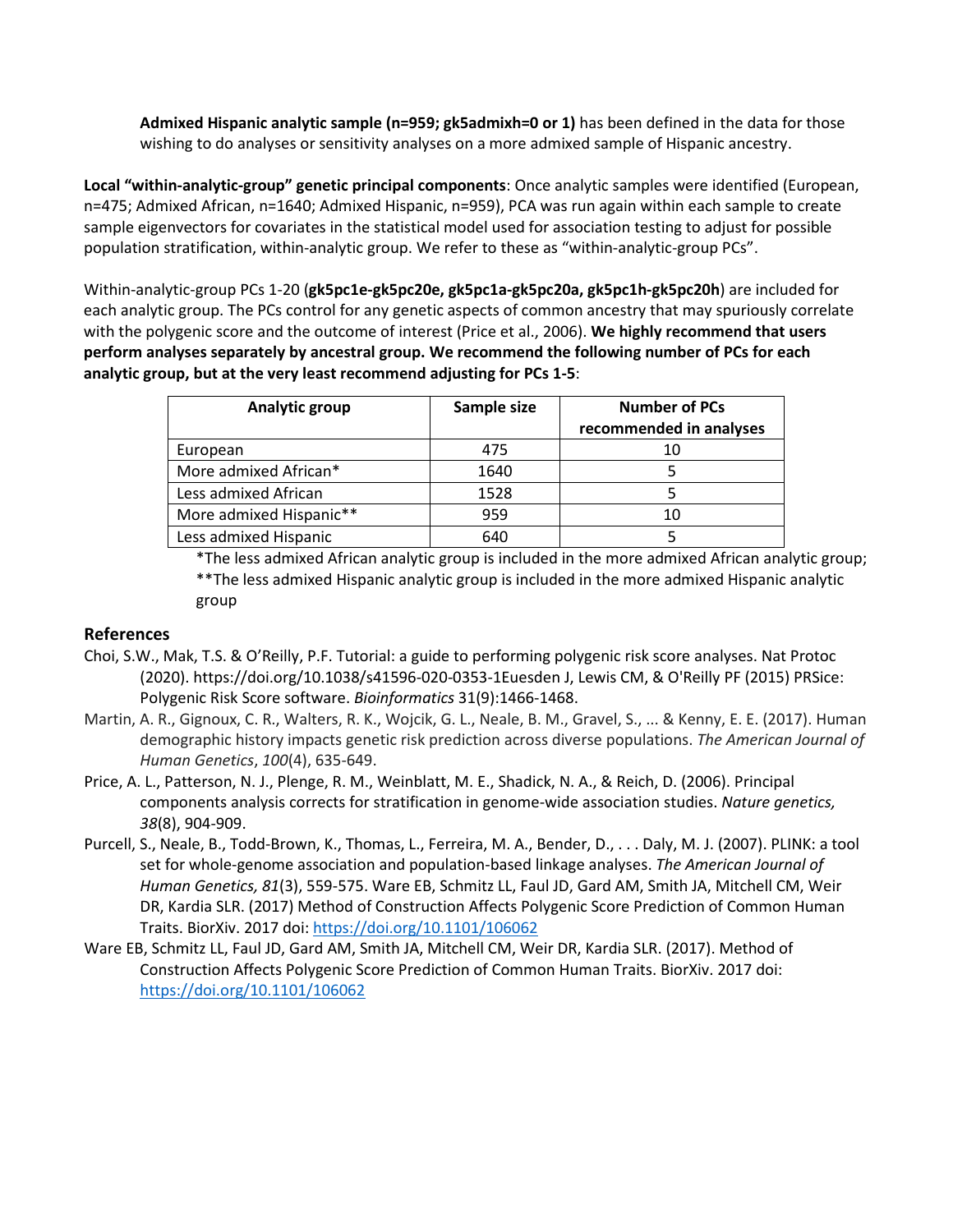# <span id="page-7-0"></span>IV. Polygenic score GWAS descriptions and distributions

## A. Body Mass Index (BMI)

#### <span id="page-7-1"></span>**BMI: gk5pgbmie, gk5pgbmia, gk5pgbmih**

PGSs for body mass index (BMI) were created using results from a 2018 study conducted by the Genetic Investigation of Anthropometric Traits (GIANT) consortium. The GWAS meta-analysis files are publicly available on the Broad Institute data download page:

[\(https://portals.broadinstitute.org/collaboration/giant/index.php/GIANT\\_consortium\\_data\\_files#2018\\_GIANT\\_a](https://portals.broadinstitute.org/collaboration/giant/index.php/GIANT_consortium_data_files#2018_GIANT_and_UK_BioBank_Meta-analysis) nd UK\_BioBank\_Meta-analysis). The meta-analysis included 681,275 participants from a total of 15 cohorts of European ancestry. The 15 cohorts include the UK Biobank (UKB) and 14 cohorts from the previous GIANT GWAS of BMI (Locke et al., 2015; *Nature*). Authors performed a fixed effect inverse-variance weighted meta-analysis of the UKB results with GWAS summary statistics from Locke et al. (2015). 2,334,002 SNPs imputed from NCBI Build 37 HapMap phase 2 data were included in the meta-analysis. The GWAS of BMI in UKB was conducted in 456,426 participants of European Ancestry, using 16,653,239 SNPs imputed to the Haplotype Reference Consortium imputation reference panel. Associations were adjusted for 10 principal components to reduce confounding by population stratification, as well as for age, sex, recruitment center, and genotyping batch. The study identified 941 genome-wide significant SNPs (*P* < 10-8) (**Figure 1** and **Table 1**).

The GIANT BMI2 PGSs contains 202,501 SNPs that overlapped between the FFCWS genetic data and the GWAS meta-analysis. The posted PGSs have been standardized within ancestry to a standard normal curve (mean=0, standard deviation = 1).

**Please note that the GIANT-BMI2 summary statistics are from a GWAS on individuals of European ancestry (see Section C. "Notes about the use of PGSs" for more information on the use of PGSs in other ancestry groups).**



Distribution of BMI PGS, by analytic group standardized within analytic group (European, n=475; Admixed African, n=1640; Admixed Hispanic, n=959)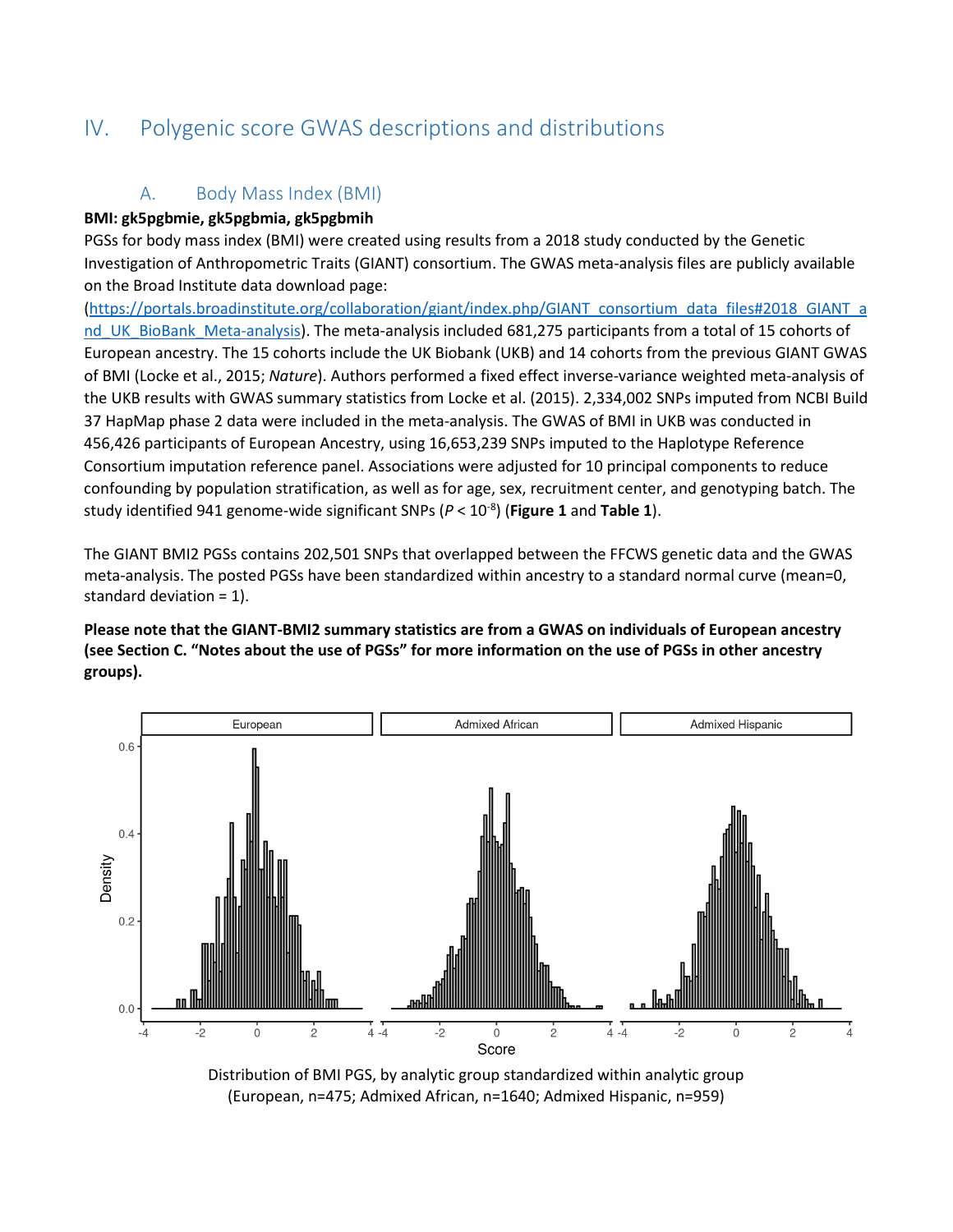Yengo L, Sidorenko J, Kemper KE, et al. Meta-analysis of genome-wide association studies for height and body mass index in ∼700000 individuals of European ancestry. Hum Mol Genet. 2018;27(20):3641–3649. doi:10.1093/hmg/ddy271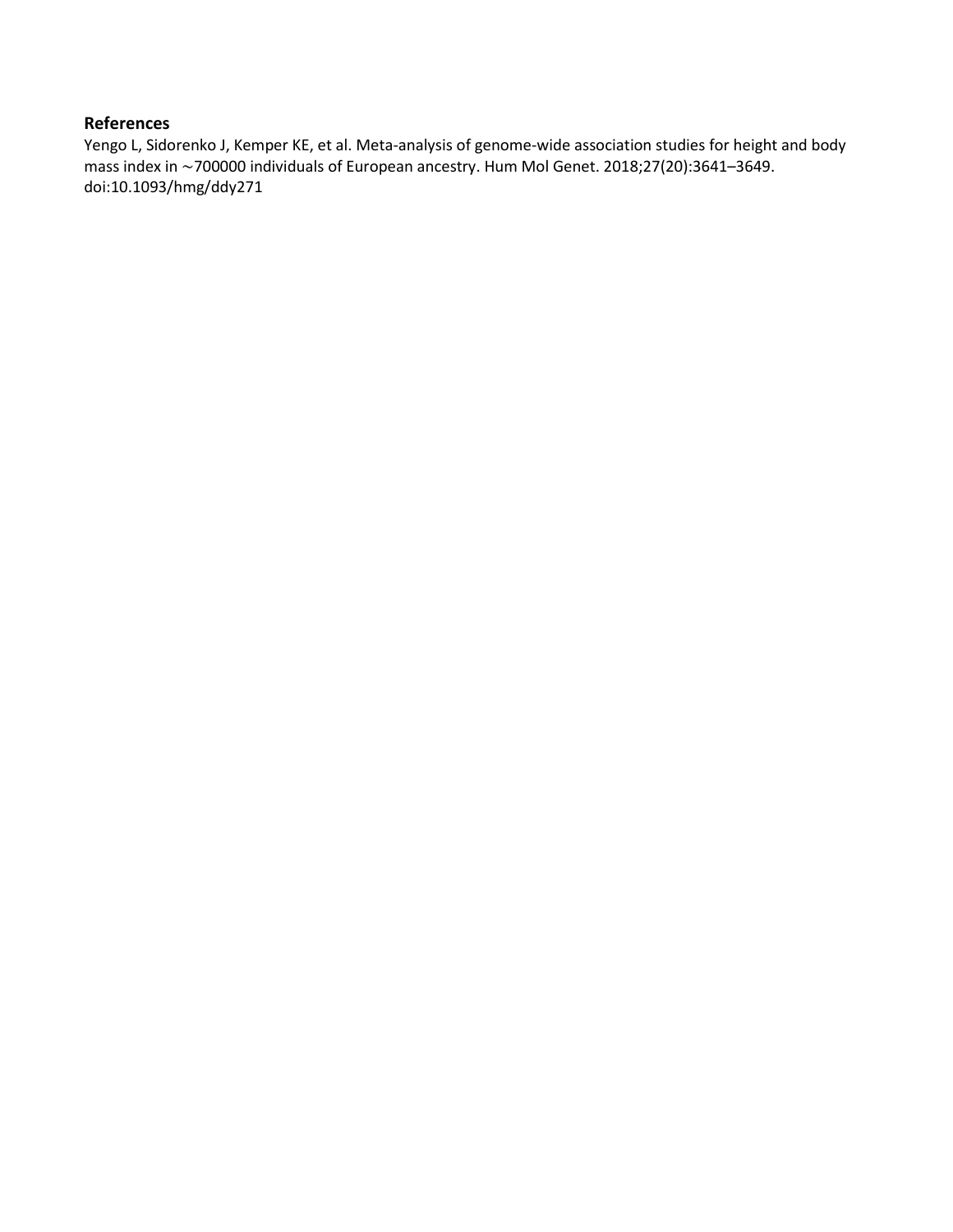#### B. Height

#### <span id="page-9-0"></span>**Height: gk5pghgte, gk5pghgta, gk5pghgth**

PGSs for Height were created using results from a 2018 study conducted by the Genetic Investigation of Anthropometric Traits (GIANT) consortium. The GWAS meta-analysis files are publicly available on the Broad Institute data download page:

[\(https://portals.broadinstitute.org/collaboration/giant/index.php/GIANT\\_consortium\\_data\\_files#2018\\_GIANT\\_a](https://portals.broadinstitute.org/collaboration/giant/index.php/GIANT_consortium_data_files#2018_GIANT_and_UK_BioBank_Meta-analysis) [nd\\_UK\\_BioBank\\_Meta-analysis\)](https://portals.broadinstitute.org/collaboration/giant/index.php/GIANT_consortium_data_files#2018_GIANT_and_UK_BioBank_Meta-analysis). The GIANT meta-analysis included 693,529 participants from a total of 6 cohorts of European ancestry. The 6 cohorts include the UK Biobank (UKB) and 5 cohorts from the previous GIANT GWAS of Height (Wood et al., 2014; *Nature Genetics*). Authors performed a fixed effect inverse-variance weighted meta-analysis of the UKB results with GWAS summary statistics from Wood et al. (2014). SNPs were imputed from NCBI Build 37 HapMap phase 2 data were included in the meta-analysis. The GWAS of Height in UKB was conducted in 456,426 participants of European Ancestry, using 16,653,239 SNPs imputed to the Haplotype Reference Consortium imputation reference panel. Associations were adjusted for 10 principal components to reduce confounding by population stratification, as well as for age, sex, recruitment center, and genotyping batch. The study identified 3,290 genome-wide significant SNPs (*P* < 10-8) (**Figure 1** and **Table 1**).

The GIANT Height PGS contains 202,619 SNPs that overlapped between the FFCWS genetic data and the GWAS meta-analysis. The posted PGSs have been standardized within ancestry to a standard normal curve (mean=0, standard deviation = 1).

**Please note that the GIANT Height2 summary statistics are from a GWAS on individuals of European ancestry (see Section C. "Notes about the use of PGSs" for more information on the use of PGSs in other ancestry groups).**



Distribution of Height PGS, by analytic group standardized within analytic group (European, n=475; Admixed African, n=1640; Admixed Hispanic, n=959)

#### **References**

Yengo L, Sidorenko J, Kemper KE, et al. Meta-analysis of genome-wide association studies for height and body mass index in ∼700000 individuals of European ancestry. Hum Mol Genet. 2018;27(20):3641–3649. doi:10.1093/hmg/ddy271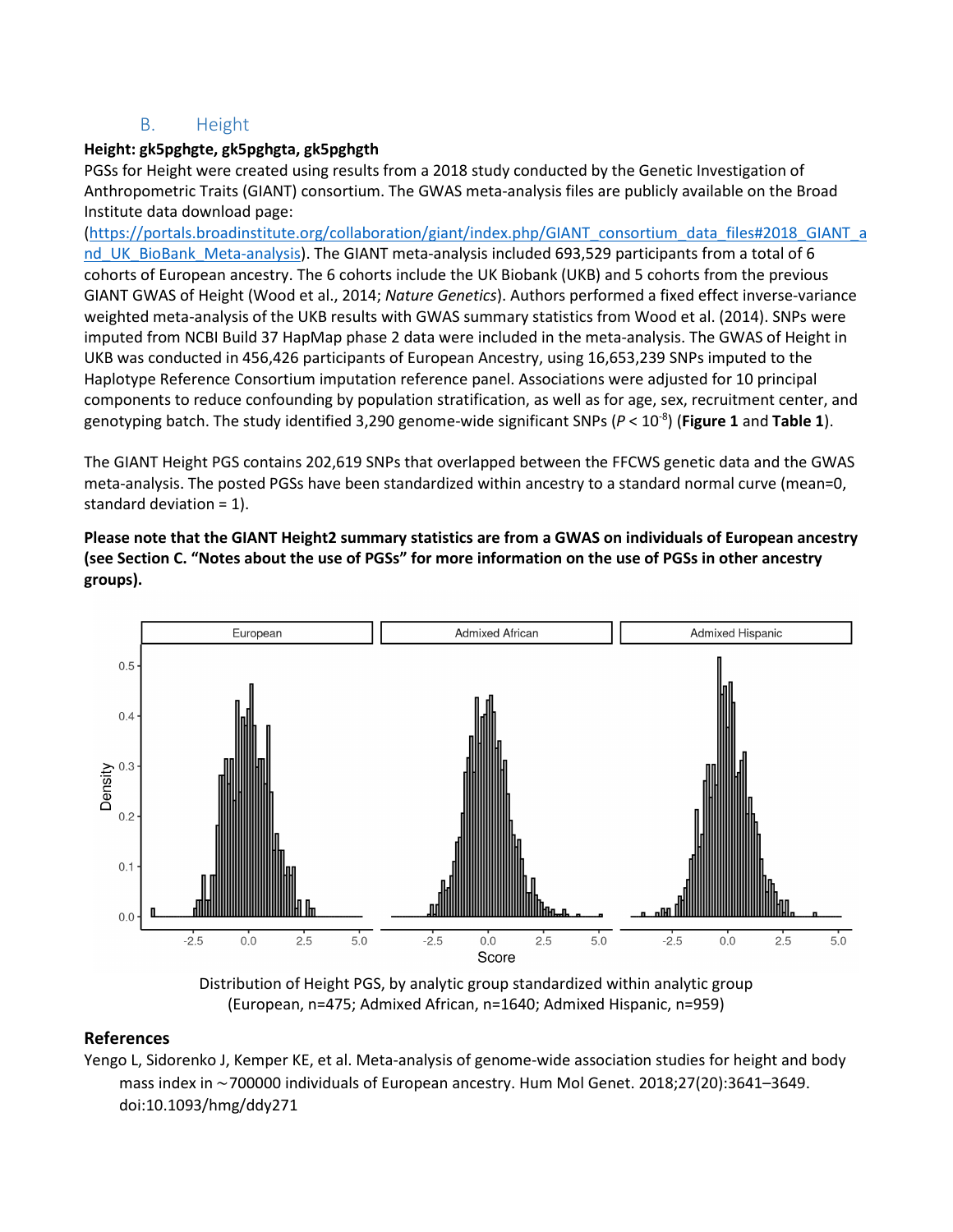## C. Waist Circumference and Waist-to-Hip Ratio

## <span id="page-10-0"></span>**Waist Circumference: gk5pgwcre, gk5pgwcra, gk5pgwcrh**

#### **Waist-to-Hips Ratio: gk5pgwhre, gk5pgwhra, gk5pgwhrh**

PGSs for waist circumference (WC) and waist-to-hip ratio (WHR) were created using results from a 2015 study conducted by the **G**enetic **I**nvestigation of **ANT**hropometric Traits (GIANT) consortium. The GWAS meta-analysis files are publicly available on their data download page:

[https://www.broadinstitute.org/collaboration/giant/index.php/GIANT\\_consortium\\_data\\_files](https://www.broadinstitute.org/collaboration/giant/index.php/GIANT_consortium_data_files) (WC: GIANT 2015 WC COMBINED EUR.txt.gz, WHR: GIANT 2015 WHR COMBINED EUR.txt.gz).

GWAS meta-analysis was performed on a sample of 142,762 individuals from 57 studies across 2,507,022 SNPs, and separately in a Metabochip (MC) meta-analysis on a sample of 67,326 individuals from 44 studies across 124,196 SNPs. A joint GWAS and MC meta-analysis was then conducted on 210,088 individuals across 93,057 SNPs. The GWAS identified 49 loci associated with WHR and an additional 19 loci associated with WC at the genome-wide significance level (Table 1). Association analyses adjusted for age, age<sup>2</sup>, study-specific covariates if necessary, and BMI.

The GIANT WC PGSs contains 214,391 SNPs that overlapped between the FFCWS genetic data and the GWAS meta-analysis. The GIANT WHR PGSs contains 314,206 SNPs that overlapped between the FFCWS genetic data and the GWAS meta-analysis. The posted PGSs have been standardized within ancestry to a standard normal curve (mean=0, standard deviation = 1).

These weights are from the joint analysis of GWAS and MC meta-analysis conducted on 210,088 individuals. **Please note that the GIANT results are from a GWAS on individuals of European ancestry (see Section C. "Notes about the use of PGSs" for more information on the use of PGSs in other ancestry groups).** 



Distribution of waist circumference PGS, by analytic group standardized within analytic group (European, n=475; Admixed African, n=1640; Admixed Hispanic, n=959)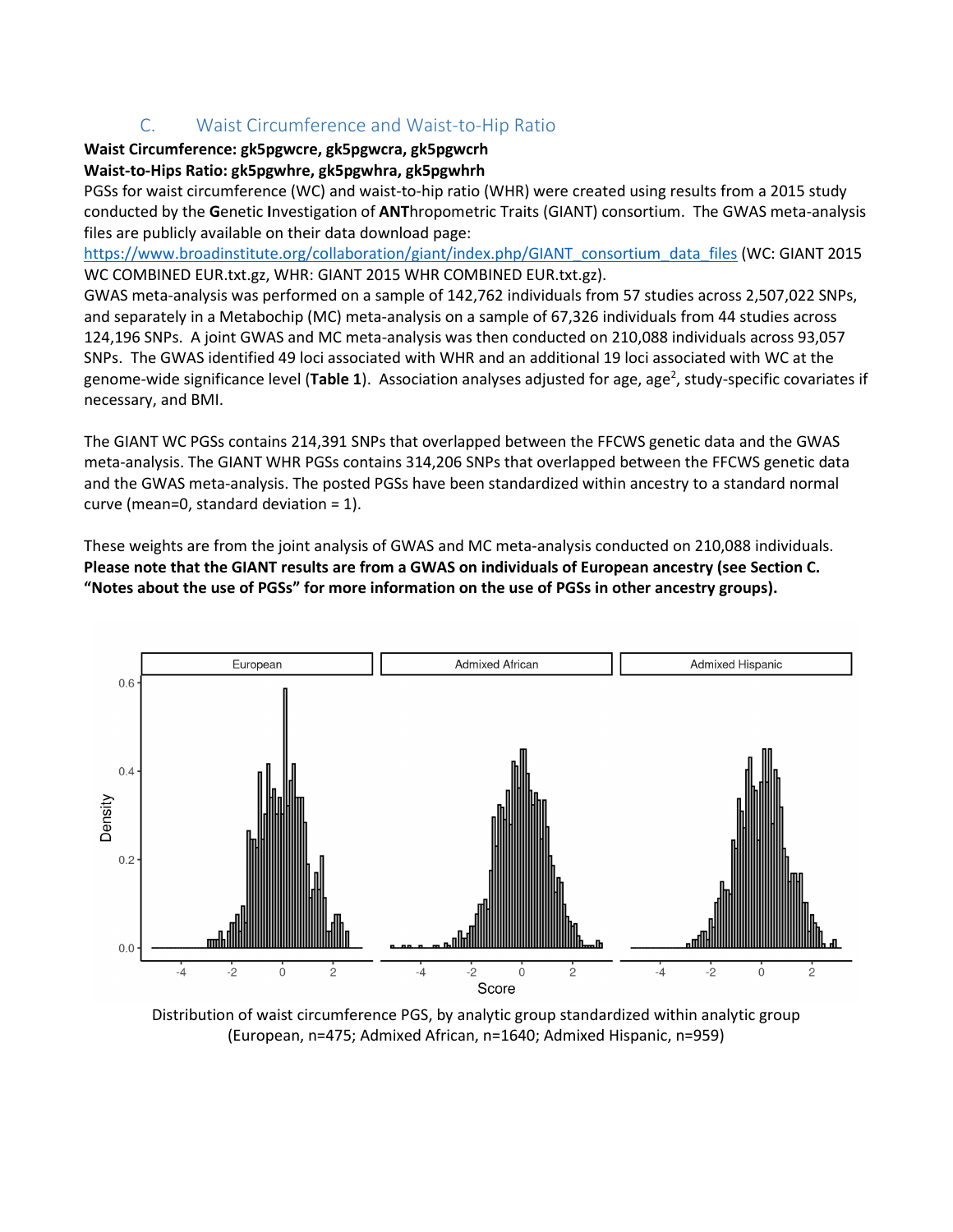

Distribution of waist to hip ratio PGS, by analytic group standardized within analytic group (European, n=475; Admixed African, n=1640; Admixed Hispanic, n=959)

Shungin, D., Winkler, T. W., Croteau-Chonka, D. C., Ferreira, T., Locke, A. E., Mägi, R., ... & Workalemahu, T. (2015). New genetic loci link adipose and insulin biology to body fat distribution. *Nature*, *518*(7538), 187.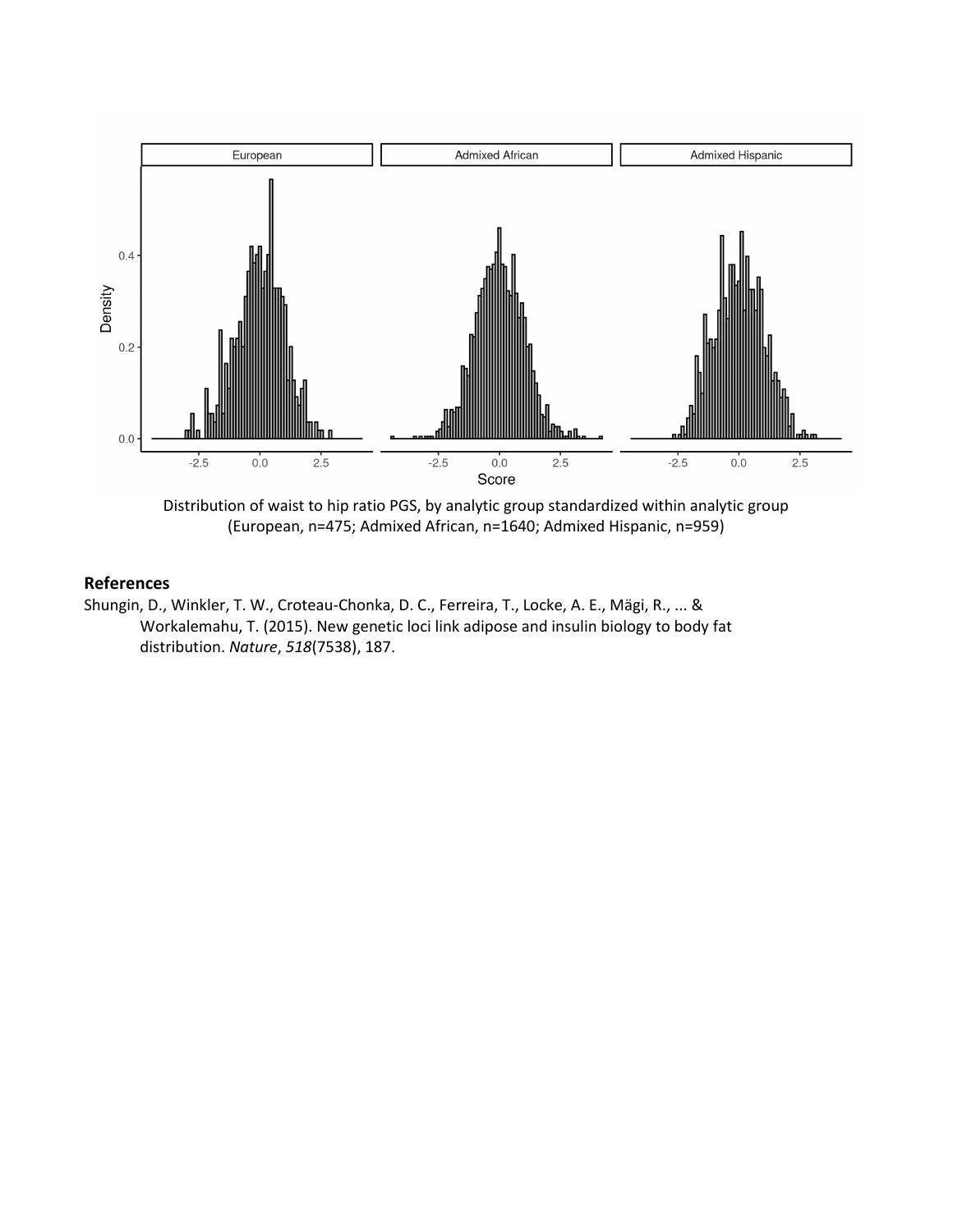## D. Myocardial Infarction

#### <span id="page-12-0"></span>**Myocardial Infarction: gk5pgmyie, gk5pgmyia, gk5pgmyih**

The PGSs for myocardial infarction (MI) were created using 2015 results from a subgroup analysis of coronary artery disease (CAD) conducted by the Coronary ARtery DIsease Genome wide Replication and Meta-analysis (CARDIoGRAM) consortium. The GWAS meta-analysis files are publicly available and can be downloaded from [www.cardiogramplusc4d.org \(](http://www.cardiogramplusc4d.org/)mi.add.030315.website.txt). The GWAS is a meta-analysis of 48 studies of mainly European, South Asian, and East Asian, descent imputed using the 1000 Genomes phase 1 v3 training set with 38 million variants. The study interrogated 9.4 million variants and involved 60,801 CAD cases and 123,504 controls. Case status was defined by an inclusive CAD diagnosis (for example, myocardial infarction, acute coronary syndrome, chronic stable angina or coronary stenosis of >50%). Thirty-seven previous loci and ten new loci achieved genome-wide significance (**Supplementary Table 2**). MI subgroup analysis was performed in cases with a reported history of MI (~70% of the total number of cases). No additional loci reached genome-wide significance in the MI analysis.

The CARDIoGRAM MI PGS contains 224,303 SNPs that overlapped between the FFCWS genetic data and the GWAS meta-analysis. The posted PGSs have been standardized within ancestry to a standard normal curve (mean=0, standard deviation = 1). Weights are represented as log(OR).

#### **Please note that the CARDIoGRAM results are from a GWAS on individuals of mostly European ancestry (see Section C. "Notes about the use of PGSs" for more information on the use of PGSs in other ancestry groups).**



Distribution of myocardial infarction PGS, by analytic group standardized within analytic group (European, n=475; Admixed African, n=1640; Admixed Hispanic, n=959)

#### **References**

CARDIoGRAMplusC4D Consortium. (2015). A comprehensive 1000 Genomes-based genome-wide association meta-analysis of coronary artery disease. *Nature Genetics*, *47*(10), 1121-1130.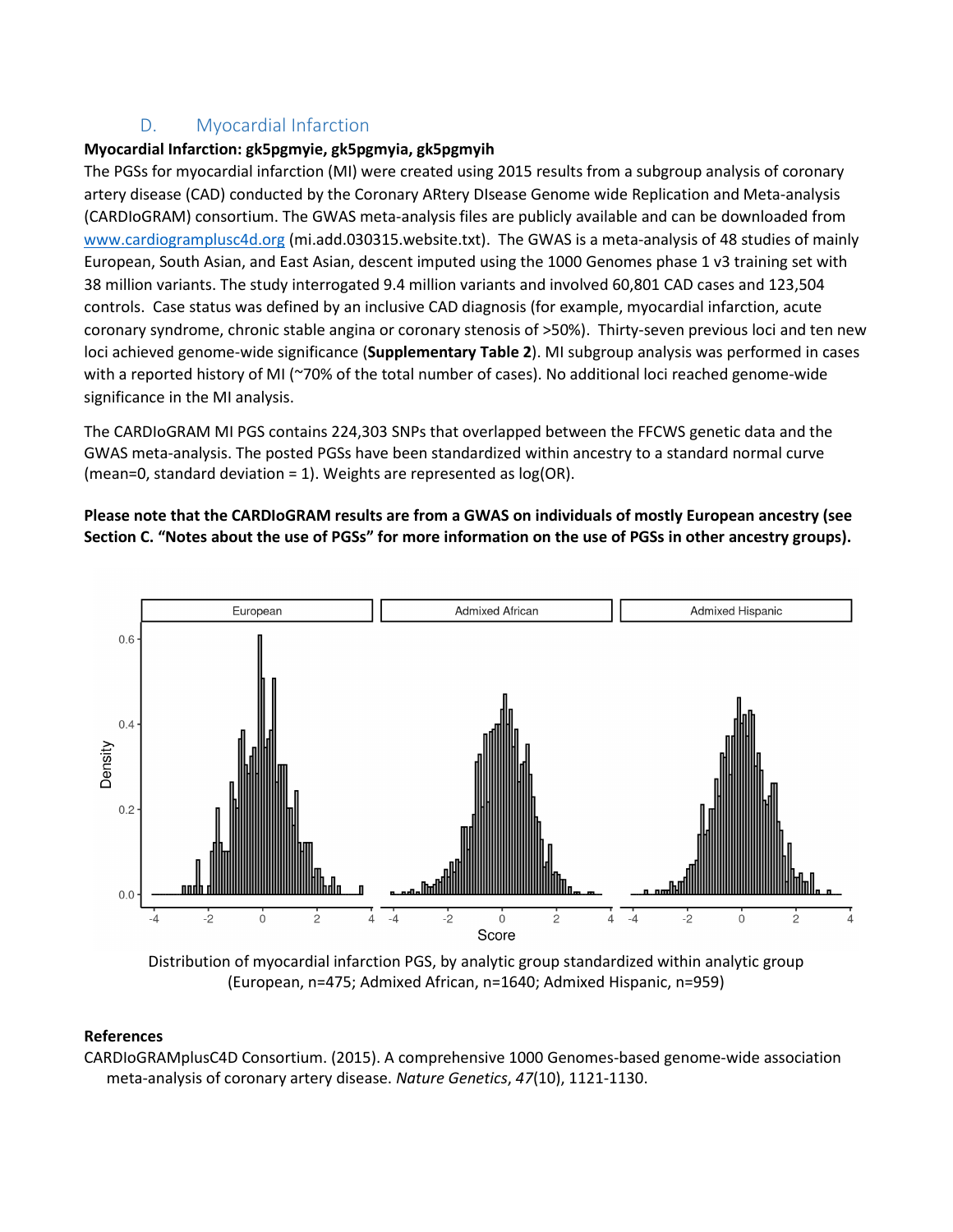#### E. Age at Menarche

#### <span id="page-13-0"></span>**Menarche: gk5pgmnae, gk5pgmnaa, gk5pgmnah**

PGSs for age at menarche were created using results from a 2014 study conducted by the Reproductive Genetics (ReproGen) consortium. The GWAS meta-analysis files are publicly available on the ReproGen data download page: [http://www.reprogen.org/data\\_download.html](http://www.reprogen.org/data_download.html)

(Menarche\_Nature2014\_GWASMetaResults\_17122014.txt). The ReproGen meta-analysis included 182,416 women of European descent from 57 studies imputed to HapMap Phase 2 CEU build 35 or 36 with a total of 2,441,815 autosomal SNPs. Birth year was the only covariate included to allow for the secular trends in menarche timing. The study reported 3,915 genome-wide significant SNPs (**Figure 1**). Of these, the authors identified 123 independent signals for age at menarche, which they assessed further in an independent sample of 8,689 women from the EPIC-InterAct study.

The ReproGen age at menarche PGS contains 210,826 SNPs that overlapped between the FFCWS genetic data and the GWAS meta-analysis. The posted PGSs have been standardized within ancestry to a standard normal curve (mean=0, standard deviation = 1).

#### **Please note that the ReproGen results are from a GWAS on individuals of European ancestry (see Section C. "Notes about the use of PGSs" for more information on the use of PGSs in other ancestry groups).**



Distribution of age at menarche PGS, by analytic group standardized within analytic group (European, n=475; Admixed African, n=1640; Admixed Hispanic, n=959)

#### **References:**

Perry, J. R., Day, F., Elks, C. E., Sulem, P., Thompson, D. J., Ferreira, T., ... & Albrecht, E. (2014). Parent-of-originspecific allelic associations among 106 genomic loci for age at menarche. *Nature*, *514*(7520), 92-97.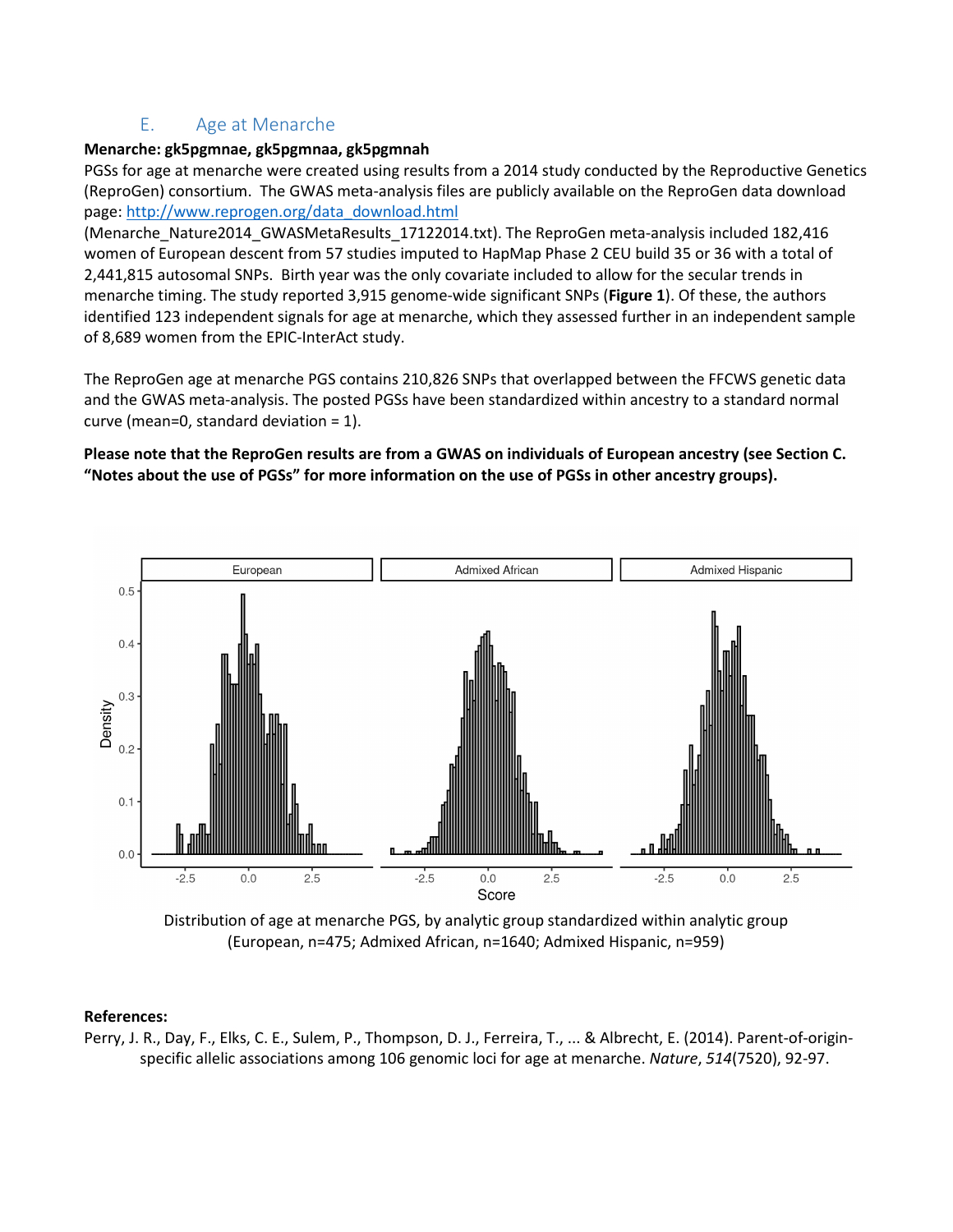## <span id="page-14-0"></span>F. Lipid traits (High-density Lipoprotein (HDL), Low-density Lipoprotein (LDL), Total cholesterol (TC), Triglycerides)

#### **HDL: gk5pghdle, gk5pghdla, gk5pghdlh LDL: gk5pgldle, gk5pgldla, gk5pgldlh Total Cholesterol: gk5pgtche, gk5pgtcha, gk5pgtchh**

#### **Triglycerides: gk5pgtrge, gk5pgtrga, gk5pgtrgh**

The HDL, LDL, and TC PGS were created using results from a 2013 study by the Global Lipid Genetics Consortium (Willer et al. 2013). Authors conducted separate GWAS for European (n=188,578) and non-European (n=7,898) ancestries followed by a meta-analysis of 7,168 individuals in a single ancestry group. Only European samples were used for discovery of novel genome-wide significant loci; non-European samples were meta-analyzed and examined only for fine-mapping analyses. Results are available for download directly from the Center for Statistical Genetics website [\(http://csg.sph.umich.edu/willer/public/lipids2013/\)](http://csg.sph.umich.edu/willer/public/lipids2013/) and results from the joint analysis of metabochip and GWAS data were used to create the PGSs. Results files were slightly modified on 11/26/2013. Sites with N<50,000 were removed from the joint meta-analysis results, sites with N<20,000 were removed from the Metabochip-only results and an rsid column was added to each dataset. Data was sourced by collecting summary statistics from 23 studies of European ancestry genotyped with GWAS arrays and 46 studies genotyped with Metabochip arrays, of which 37 studies consisted primarily of individuals of European ancestry. Nine studies using Metabochip arrays were of non-European ancestry: two studies were South Asian, two studies were East Asian, and five studies were African. Blood lipid levels were typically measured after > 8 hours of fasting and individuals known to be on lipid-lowering medication were excluded when possible. Hapmap release 22 CEU reference was used. In cases where Metabochip and GWAS array data were available for the same individuals, Metabochip data was used to ensure key variants were directly genotyped, rather than imputed. None of the GWAS meta-analyses included HRS. The study identified 157 loci associated with lipid levels at P <5×01-8, including 62 loci not previously associated with lipid levels in humans. Adjustments for population structure using principal component analysis or mixed model approaches were carried out in 24 studies (35% of individuals).

The GLGC HDL PGS contains 206,461 SNPs that overlapped between the FFCWS genetic data and the GWAS meta-analysis. The GLGC LDL PGS contains 206,253 SNPs that overlapped between the FFCWS genetic data and the GWAS meta-analysis. The GLGC TC PGS contains 206,449 SNPs that overlapped between the FFCWS genetic data and the GWAS meta-analysis. The GLGC TG PGS contains 206,267 SNPs that overlapped between the FFCWS genetic data and the GWAS meta-analysis. The posted PGSs have been standardized within ancestry to a standard normal curve (mean=0, standard deviation = 1).

**Please note that the GLGC-lipid results contain PGSs from European ancestry backgrounds (see Section C. "Notes about the use of PGSs" for more information on the use of PGSs in other ancestry groups).**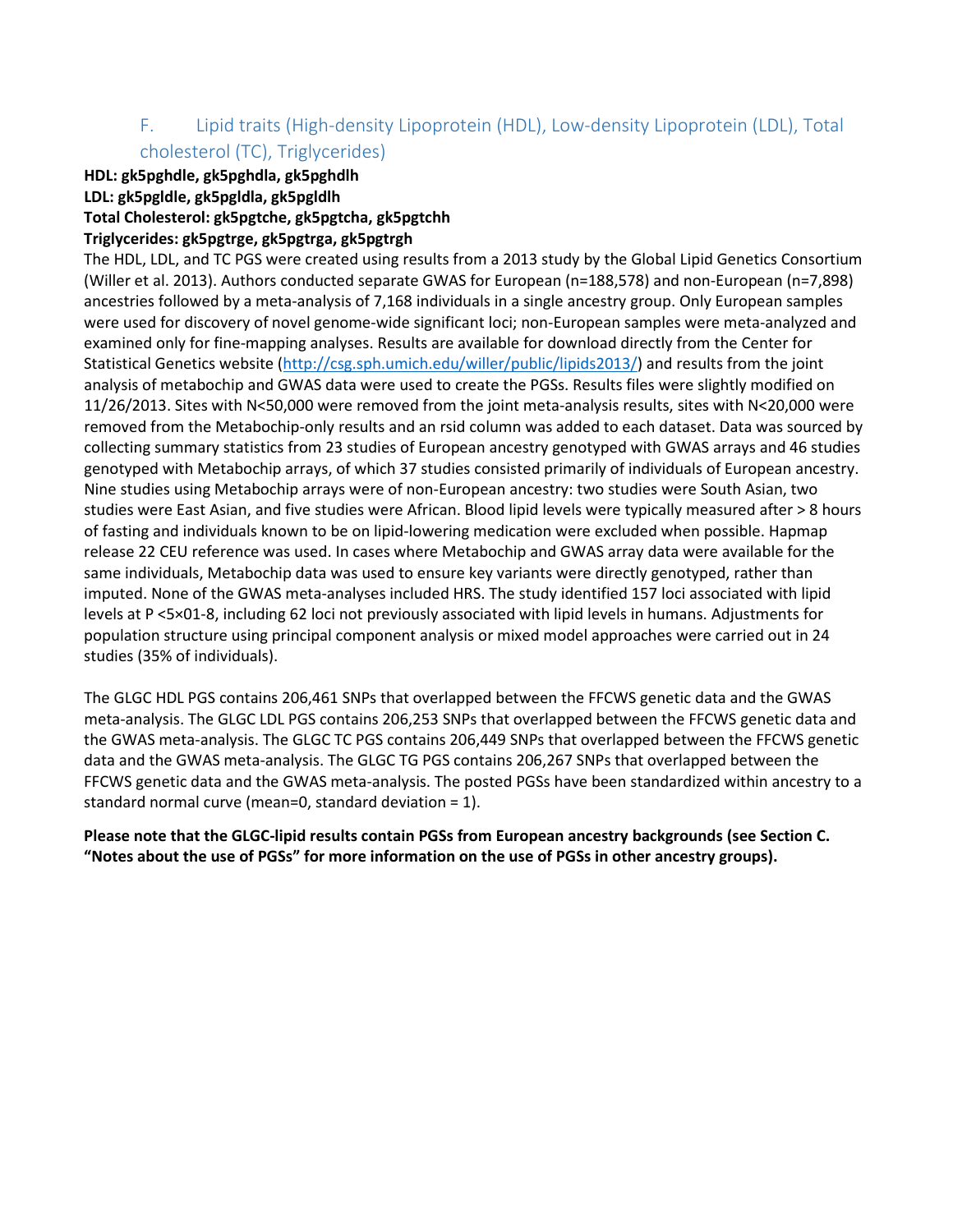

Distribution of HDL PGS, by analytic group standardized within analytic group (European, n=475; Admixed African, n=1640; Admixed Hispanic, n=959)



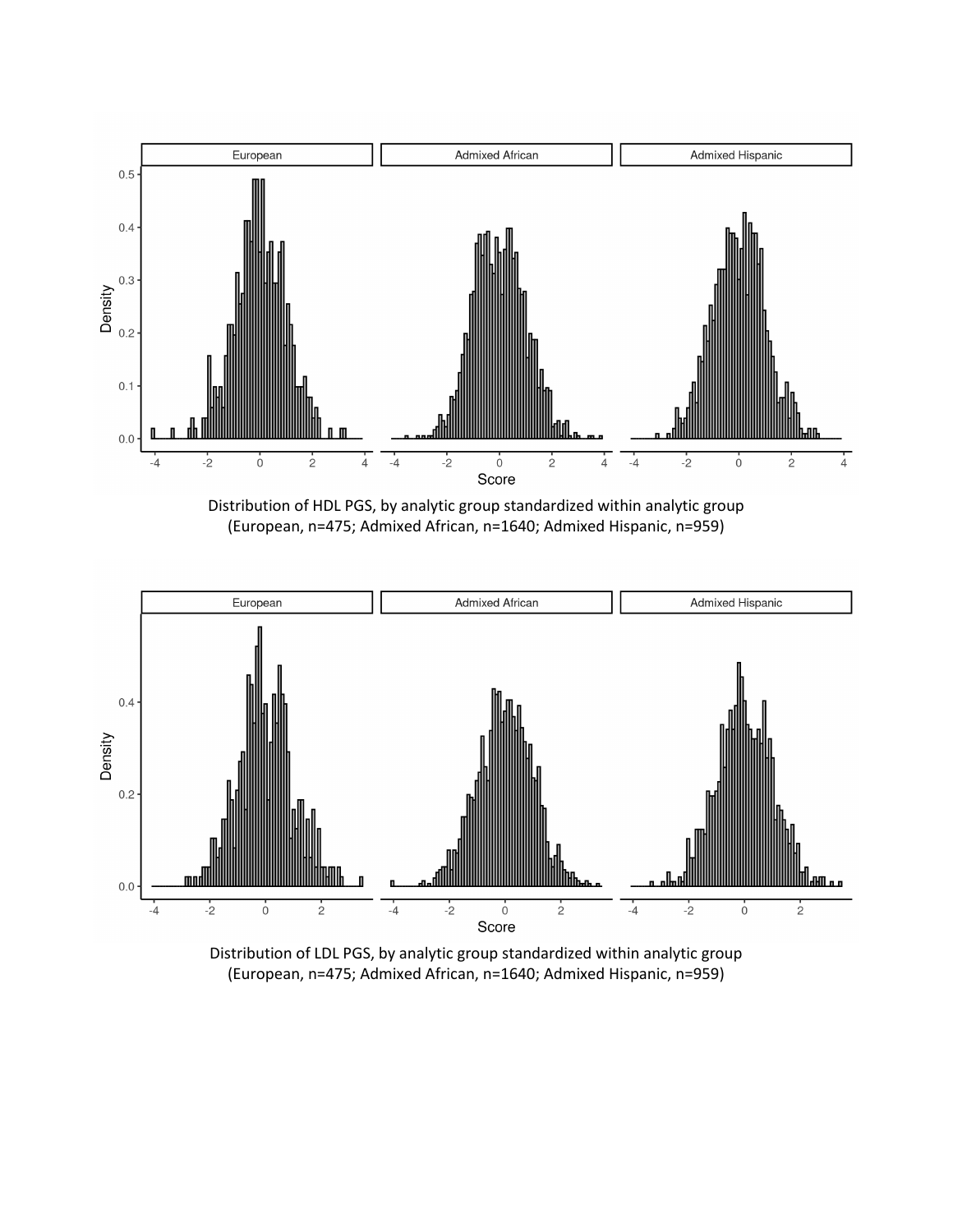

Distribution of total cholesterol PGS, by analytic group standardized within analytic group (European, n=475; Admixed African, n=1640; Admixed Hispanic, n=959)



Distribution of triglycerides PGS, by analytic group standardized within analytic group (European, n=475; Admixed African, n=1640; Admixed Hispanic, n=959)

Willer, C.J., Schmidt, E.M., Sengupta, S., Peloso, G.M., Gustafsson, S., … & Global Lipids Genetic Consortium. (2013) Discovery and Refinement of Loci Associated with Lipid Levels. Nat Genet. 45(11), 1274-1283. doi:10.1038/ng.2797.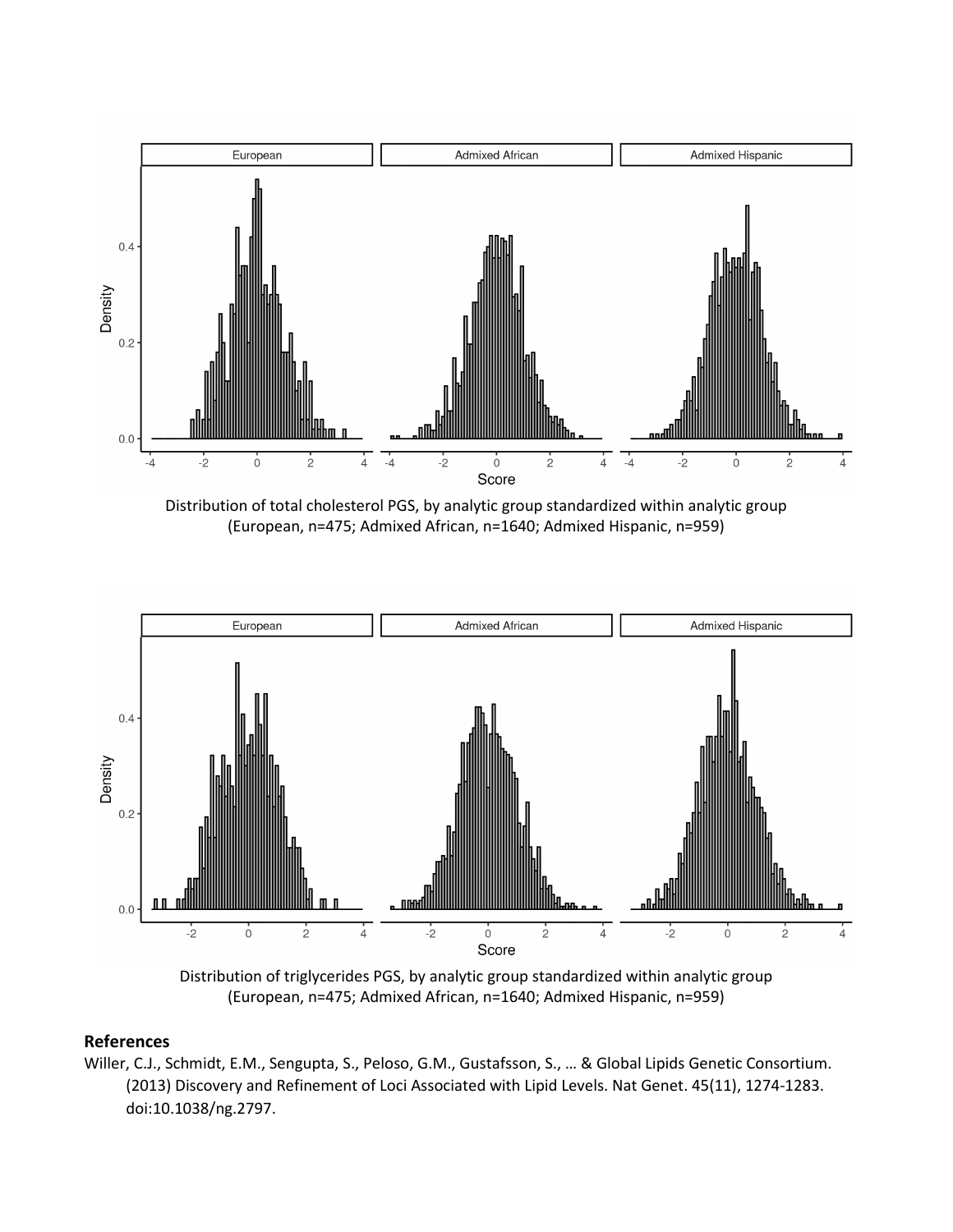## G. Blood pressure (Diastolic blood pressure (DBP) and Systolic Blood Pressure (SBP))

#### <span id="page-17-0"></span>**DBP: gk5pgdbpe, gk5pgdbpa, gk5pgdbph SBP: gk5pgsbpe, gk5pgsbpa, gk5pgsbph**

The DBP and SBP PGS were created using results from a 2018 study by the International Consortium of Blood Pressure-Genome Wide Association Studies (ICBP; Evangelou et al 2018). Discovery analyses were performed in people of European ancestry drawn from the UK Biobank and the International Consortium of Blood Pressure – Genome Wide Association Studies (Total  $N = 757,601$ ). The discovery analysis included fixed-effects inverse variance weighted meta-analysis of ~7.1 Million SNPs with minor allele frequency greater than or equal to 1%. The ICBP analysis included previously reported GWAS data from 54 studies (N=150,134) plus new data from 23 additional studies (N=148,890). Full methods on these studies can be found in (**Supplementary Table 1b,** and **Supplementary Tables 20a-c**). The UK Biobank analysis included the following covariates: sex, age, age2, BMI and a binary indicator variable for UKB vs UK BiLEVE to account for the different genotyping chips. Blood pressure was assessed from the average of two automated (N=418,755) or two manual (N=25,888) BP measurements. For individuals with one manual and one automated BP measurement (N=13,521), BP was calculated as the mean of these two values. When only one BP measurement (N=413) was available, they used this single value. BP was adjusted for medication use by adding 15 and 10 mmHg to SBP and DBP, respectively, for individuals reported to be taking BP-lowering medication (N=94,289). Additional replication samples from the US Million Veterans Program (N=220,520) and the Estonian Genome Centre, University of Tartu (N=28,742) Biobanks. The UKB+ICBP summary data can be downloaded from the GWAS catalog (https://www.ebi.ac.uk/gwas/publications/30224653). After removing 274 loci (from 357 previously reported SNPs that were associated with blood pressure), the study reports 535 novel loci associated with blood pressure traits (including diastolic and systolic blood pressure, and pulse pressure).

The GLGC HDL PGS contains 206,461 SNPs that overlapped between the FFCWS genetic data and the GWAS meta-analysis. The GLGC LDL PGS contains 206,253 SNPs that overlapped between the FFCWS genetic data and the GWAS meta-analysis. The GLGC TC PGS contains 206,449 SNPs that overlapped between the FFCWS genetic data and the GWAS meta-analysis. The GLGC TG PGS contains 206,267 SNPs that overlapped between the FFCWS genetic data and the GWAS meta-analysis. The posted PGSs have been standardized within ancestry to a standard normal curve (mean=0, standard deviation = 1).

**Please note that the GLGC-lipid results contain PGSs from European ancestry backgrounds (see Section C. "Notes about the use of PGSs" for more information on the use of PGSs in other ancestry groups).**